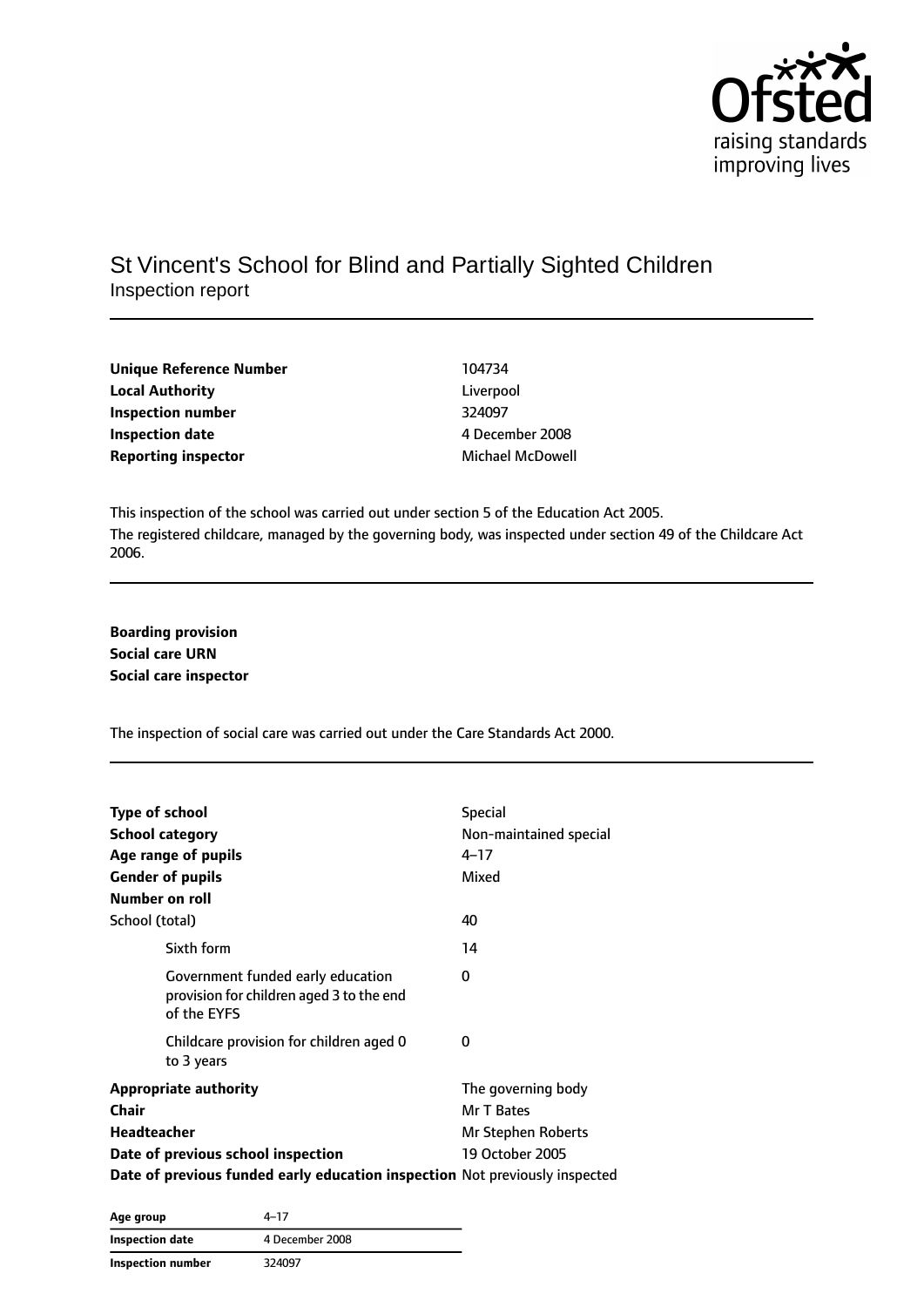**Date of previous childcare inspection** Not previously inspected **School address** 68 Yew Tree Lane

**Telephone number** 0151 2289968 **Fax number** 0151 2305070

West Derby Liverpool Merseyside L12 9HN

| Age group         | 4–17            |
|-------------------|-----------------|
| Inspection date   | 4 December 2008 |
| Inspection number | 324097          |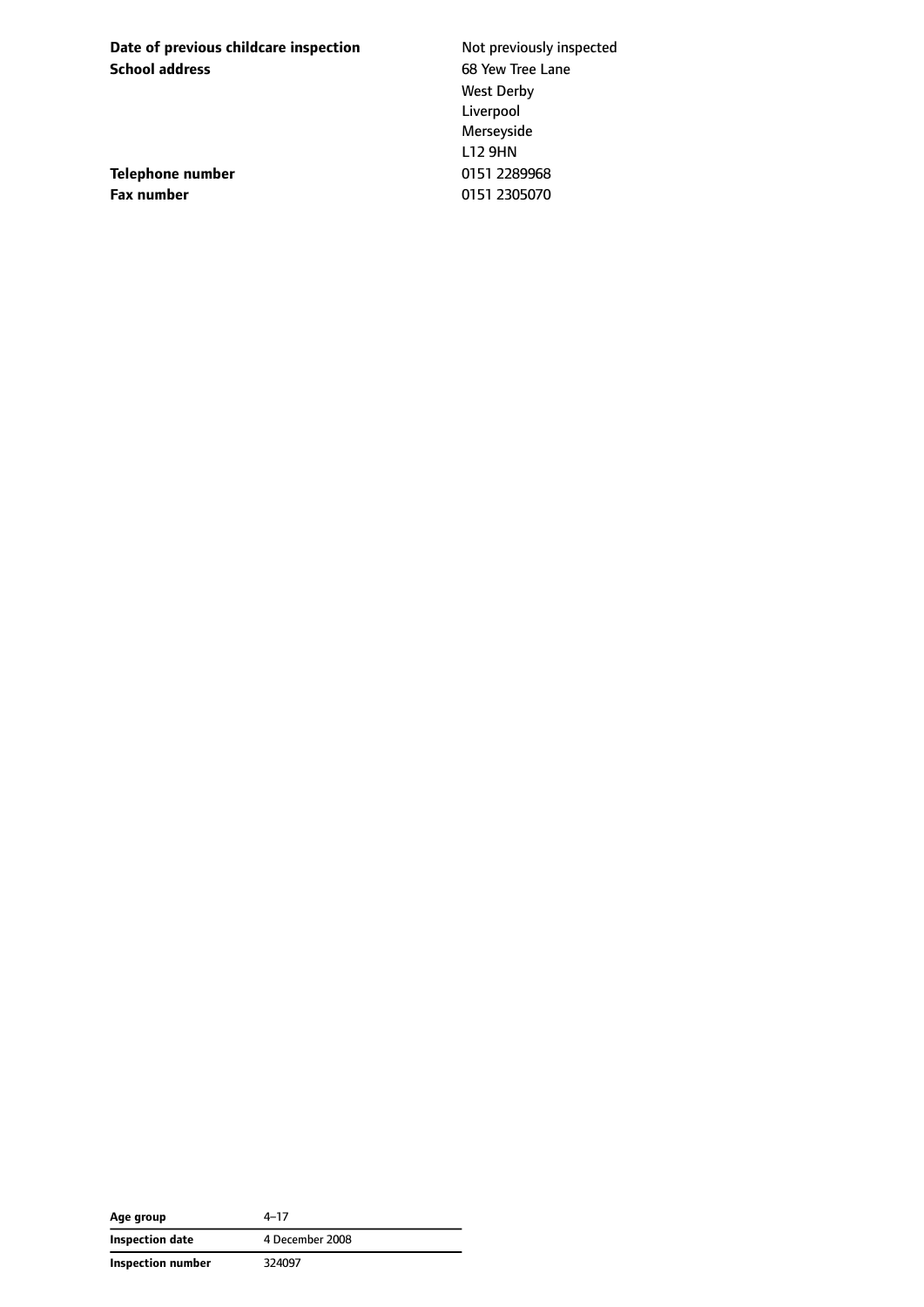© Crown copyright 2008

.

#### Website: www.ofsted.gov.uk

This document may be reproduced in whole or in part for non-commercial educational purposes, provided that the information quoted is reproduced without adaptation and the source and date of publication are stated.

Further copies of this report are obtainable from the school. Under the Education Act 2005, the school must provide a copy of this report free of charge to certain categories of people. A charge not exceeding the full cost of reproduction may be made for any other copies supplied.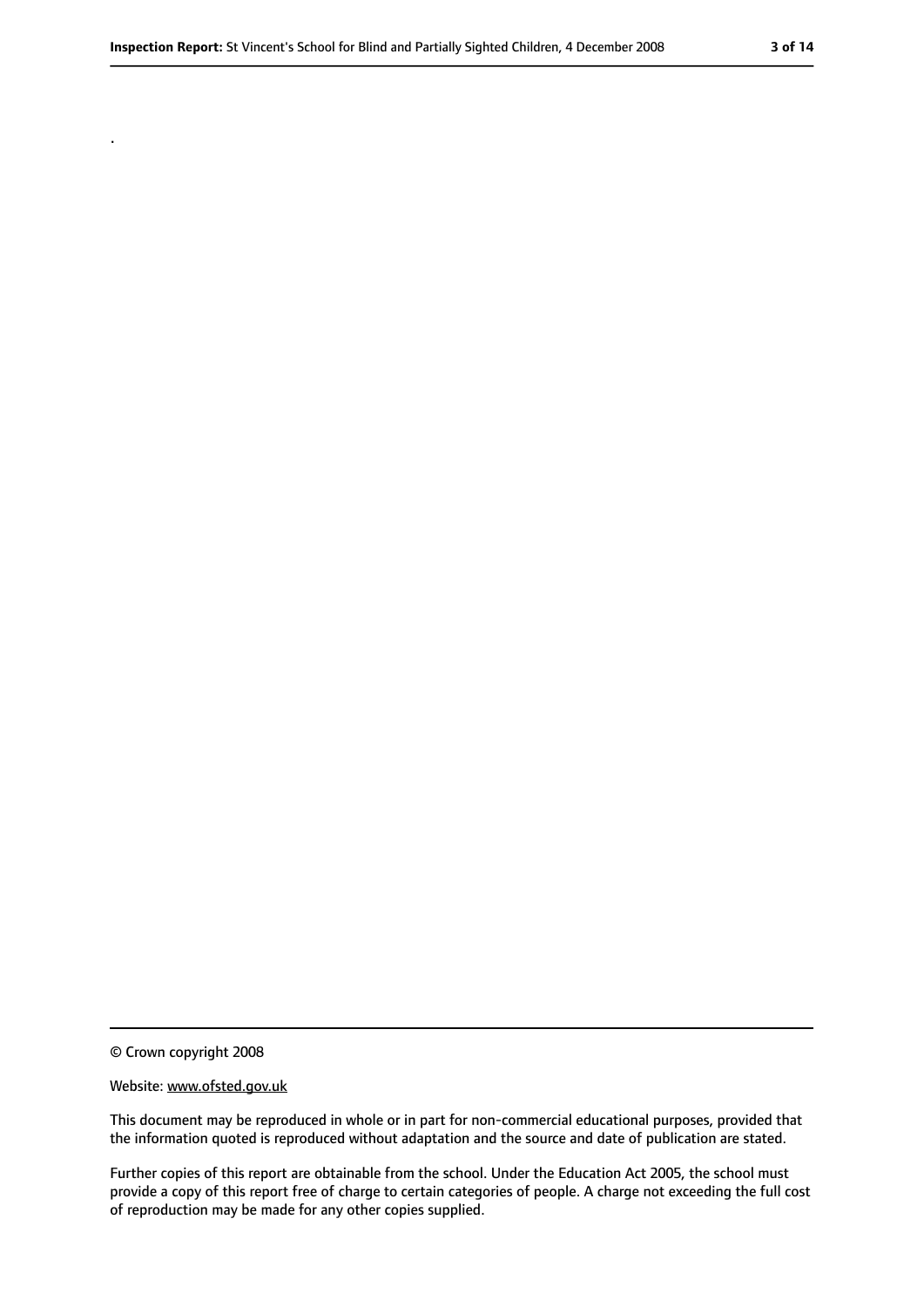# **Introduction**

The inspection was carried out jointly by an Additional Inspector and a Social Care Inspector.

### **Description of the school**

St Vincent's is a Catholic residential school for blind and partially sighted children. It is maintained by a charitable trust. Pupils are drawn from the Merseyside area but also from Wales, the North of England and the North Midlands. About half of the pupils board at the school between one and four nights per week. Most pupils are White and British but a small minority are Asian British of Indian or Pakistani heritage. A very small number of children are looked after by the local authority. The school has provision for children in the Early Years Foundation Stage (EYFS) but none were on roll at the time of the inspection. The majority of pupils have learning difficulties and/or disabilities in addition to their visual impairment. These include autistic spectrum disorder, moderate and severe learning difficulties, hearing impairment and a range of physical and medical disorders. All pupils have a statement of special educational need. Because of the nature of their learning difficulties and/or disabilities, the levels at which most pupils work are well below the expectations for their ages. In September 2007, the school was awarded the status of a specialist school in the area of sensory impairment.

## **Key for inspection grades**

| Grade 1 | Outstanding  |
|---------|--------------|
| Grade 2 | Good         |
| Grade 3 | Satisfactory |
| Grade 4 | Inadequate   |
|         |              |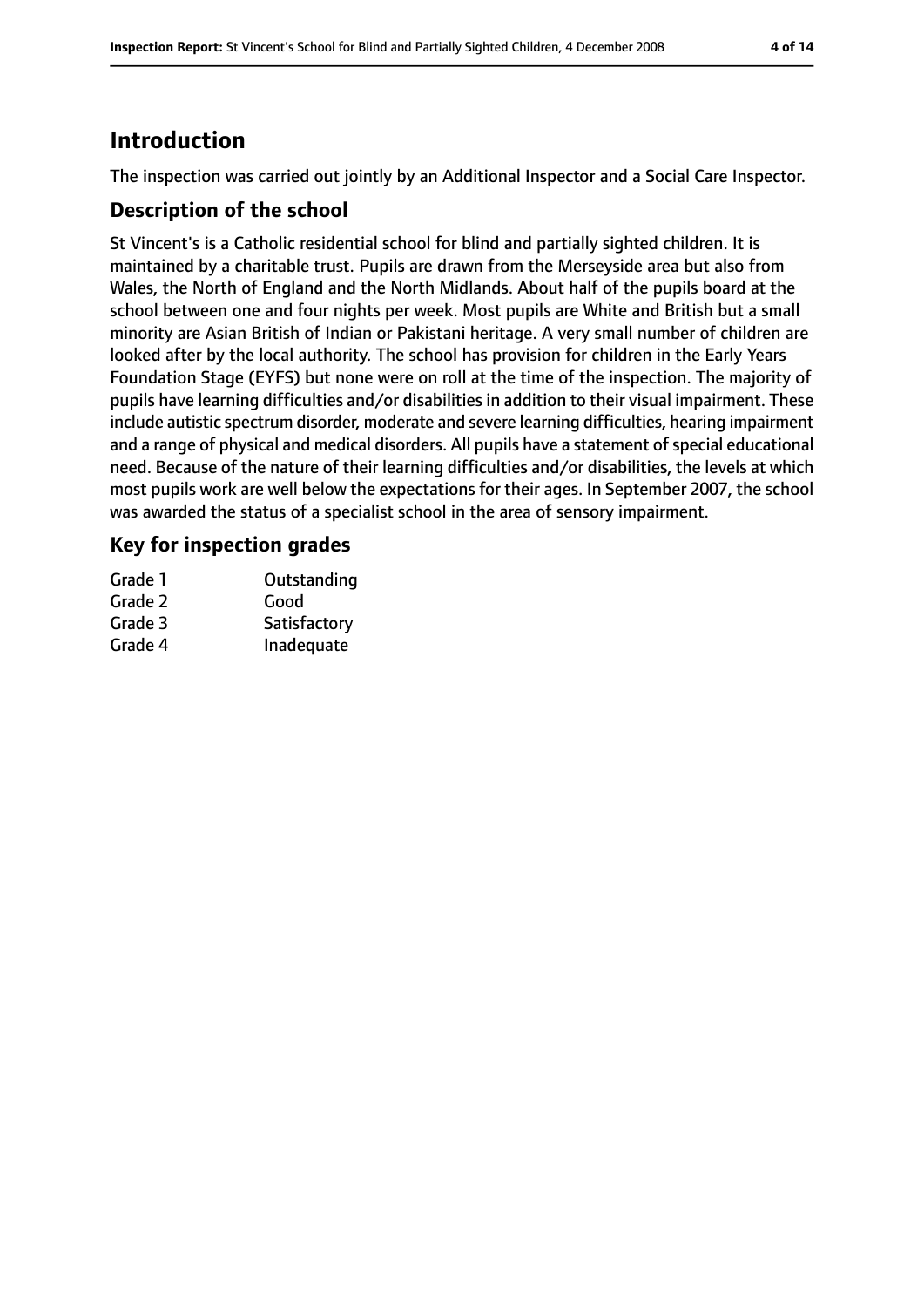# **Overall effectiveness of the school**

#### **Grade: 1**

St Vincent's is outstanding. Pupils say that they know that their school is excellent and that it is a happy community in which they find friendship. It gives them the expert help and support they need to overcome their disabilities and difficulties. Parents agree that their children enjoy school. They praise the quality of the teaching and the care the school gives. They are delighted with the progress their children make. One parent, typical of many who made their views known, wrote that her daughter's progress is 'astounding'.

Achievement is exemplary. From when they join the school, pupils develop confidence in their own ability to learn and succeed. Whatever their capabilities or starting points, they make excellent progress. Across the age range they reach or exceed the challenging targets set for them. After getting off to a good start in the EYFS, pupils make outstanding progress as they move up through the school. Their achievement in mathematics, information and communication technology skills and English, especially in reading using adapted print or Braille, is exceptional. At Key Stage 4 pupils are very successful in accredited courses. Those in the sixth form build on their success and gain a range of qualifications. There are no evident differences in the achievement of girls or boys. The few pupils from minority ethnic groups do as well as all others.

These exceptional results are brought about by outstanding teaching and learning and excellent care, support and guidance. Teachers are knowledgeable about how best to make the curriculum accessible to pupils who are blind or visually impaired and who in many cases have additional learning difficulties and/or disabilities. They make lessons enjoyable while retaining the rigour necessary to ensure that learning takes place. Classroom teams work together extremely well and pupils never lack for expert help, support or encouragement. Pupils are given the guidance they need to succeed.

The curriculum is exemplary and provides pupils with an exceptionally broad range of learning experiences and opportunities to gain certificates and qualifications. The learning needs and aspirations of individual pupils are met. Personal development is emphasised. Pupils are encouraged to do as much as they can for themselves. Excellent liaison between the school and the boarding provision extends learning opportunities beyond the school day.

Effective measures are taken to keep pupils safe and healthy. The specialised training they are given to develop their mobility and alternative reading and writing methods, primarily Braille, is first rate. The high quality of this work has a positive impact on pupils' learning and progress. Pupils learn to be very independent and are extremely well prepared for life after school.

Pupils' personal development is outstanding. Spiritual, moral, social and cultural development is excellent. Pupils show through their actions that they respect and care for others. They behave safely. They understand the importance of leading a healthy lifestyle and eat sensibly, taking as much exercise as their mobility will allow. They are happy and unafraid and this helps them to have a positive attitude to learning with high confidence that they will succeed.

The exceptional quality of this school is due to outstanding leadership and management. The excellent features described in the last inspection report in 2005 have been maintained and those that were then good have been raised to a higher standard. The leadership monitors the school very closely and has an accurate view of the quality of what it provides and of the individual progress of each pupil. It has very clear plans to guide its further improvement. Procedures for safeguarding pupils meet current requirements. The leadership is strongly committed to providing equality of opportunity and it promotes community cohesion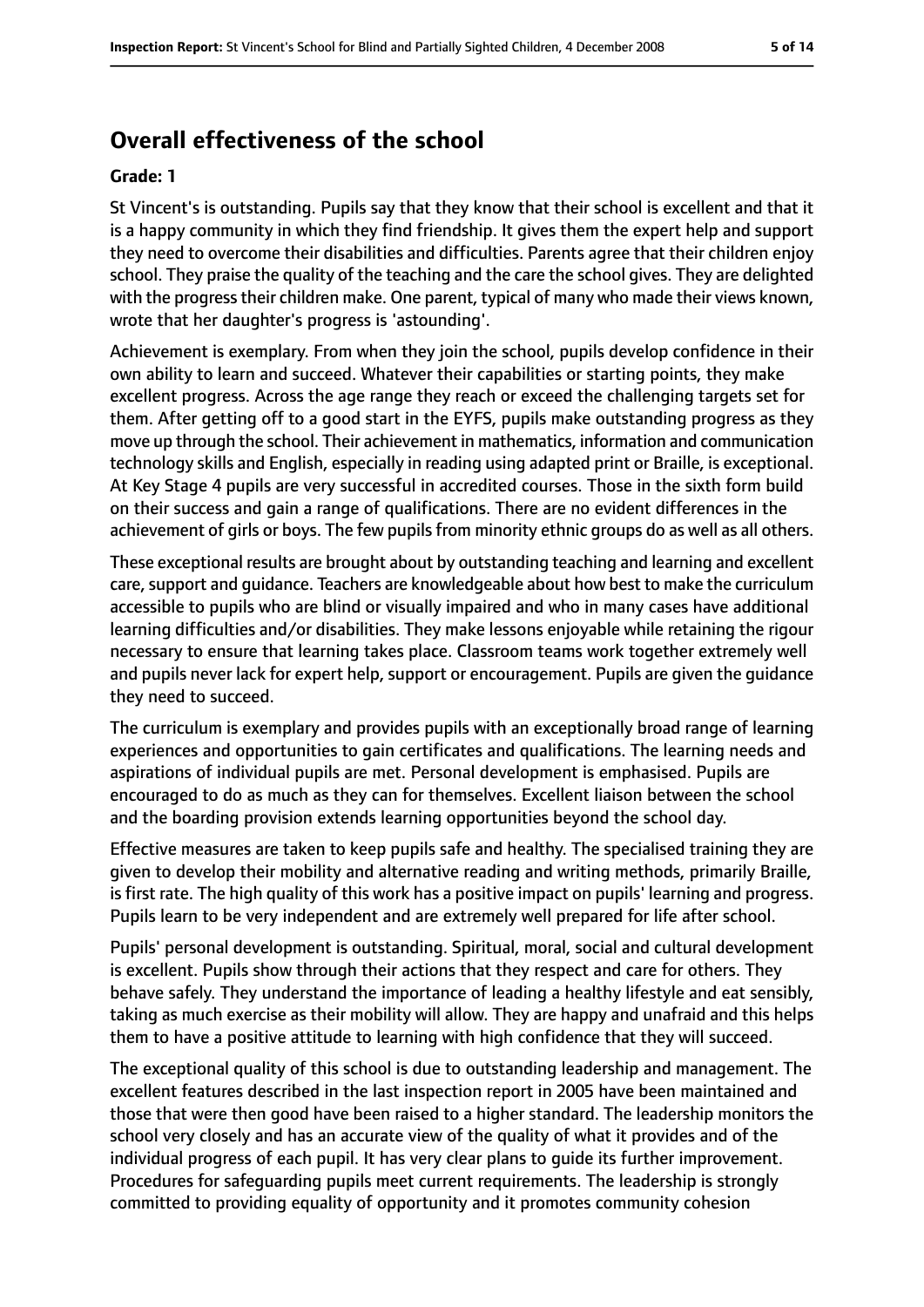exceptionally well. The gaining of specialist school status has contributed to this by raising the profile of St Vincent's in the community. Partnerships with local schools have expanded and become more effective, widening the horizons of pupils. Governors' oversight of the school is good. They know the school well and strongly support it. They scrutinise its performance and contribute to its development planning. Resources are used effectively and efficiently and the school provides outstanding value for money. It is extremely well placed to maintain its exceptional standards and to continue to improve.

### **Effectiveness of the sixth form**

### **Grade: 1**

The effectiveness of the sixth form is outstanding. It is much improved since the last inspection. Through the development of excellent links with local schools, colleges and other providers a very wide range of courses and learning opportunities is available for students irrespective of their capabilities. Higher achievers follow A level courses and more specialist qualifications such as the BTEC National Award in physical education and sports leadership. Those with learning difficulties and/or disabilities in addition to their visual impairment take entry level courses including the BTEC in work skills, life skills and nutrition. Students' achievement is exceptional. Teaching is of extremely high quality and strongly promotes the personal development and well-being of students. Students are mature, confident and independent. They have a remarkable determination to succeed. They are fully involved in the assessment of their own work and are given excellent guidance about their achievements and what they need to improve. They are very well prepared for life after school. The sixth form is exceptionally well managed and makes very effective use of resources.

## **Effectiveness of the Early Years Foundation Stage**

### **Grade: 2**

Provision and effectiveness are at least good overall. There are no children in the EYFS at present. However, records show that those who most recently moved up to Key Stage 1 made a good start in the EYFS. Their achievement and personal development were good. Provision for promoting the safety and welfare of children in the EYFS mirrors that throughout the school and is excellent. The rooms available for the youngest children are very child friendly with lots of opportunities and areas for play. There is a teacher trained for the EYFS and the school maintains strong links with a local infant school, which helps to keep practice up to date. The school also buys the services of an local authority early years consultant. Management is good. Good use is made of the school environment to promote outdoor learning. The grounds are extensive and include a sensory garden. The nominated EYFS staff are reflective and forward thinking and ready to take on new ideas. They recognise the importance of spontaneity and play in the development of young children's learning. The ratio of staff to children is maintained at a very good level.

### **Effectiveness of boarding provision**

### **Grade: 1**

The quality of boarding at St Vincent's is outstanding and the school meets all the key National Minimum Standards. All recommendations made at the last inspection have been met and appropriate systems are in place to promote the welfare of young people.

The care provided is outstanding because staff are provided with a high level of training, support and supervision. This enables them to maintain professional practice and review their own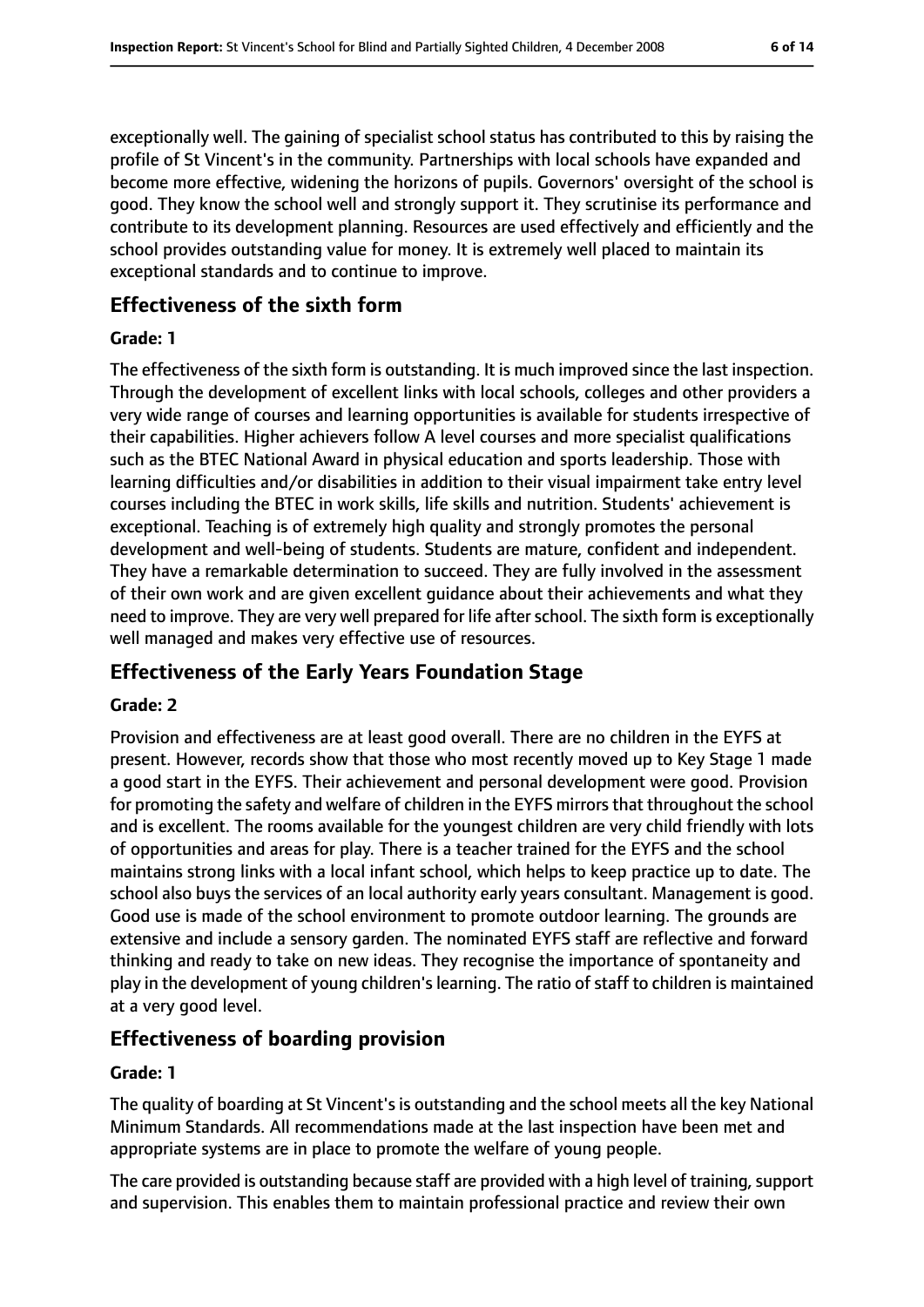performance. They are strongly motivated and fully committed to meeting the diverse needs of boarders.

Health provision is appropriate. Health plans are in place and those for boarders with complex and more serious health needs are full and detailed. The school is now ensuring that its plans for boarders with few or less evident needs are expanded to include reference to each pupil's medical history, known allergies, any necessary preventive measures and any health monitoring required by staff. All boarders are registered with the surgeries of local general practitioners and have access to a range of health provision that meets their needs exceptionally well. There are very effective and robust systems for the safe handling and storage of medicines. Residential staff are well aware of the individual feelings and opinions of the boarders and innovative in involving them in the development of their own care plans.

The promotion of equality and diversity is outstanding. Boarders' rights are championed and respected. Their differing individual needs are very well met. Staff take pains to make sure that boarders feel valued and listened to. They consistently encourage them to maintain and form friendships at school. Boarders also have easy access to payphones and e-mail to maintain regular contact with their families. There are extremely effective procedures for promoting positive behaviour. Staff show professional commitment to developing individual, specific and supportive approaches. As a result, standards of behaviour are excellent. Records demonstrate that staff have an excellent understanding of each individual and are consistent and respectful towards them.

Residential staff are extremely positive and proactive in their approach to supporting the education of boarders. Excellent resources are available to help with educational tasks, especially those directed at developing independence, communication and social skills. The school provides a seamless service that promotes attainment and personal achievement exceptionally well.

The school is staffed to meet the individual needs of those staying at any one time. This is achieved by carefully assessing their support needs and taking these into account when staffing levels are being planned. Risk assessments are robust. All staff employed at the school are appropriately vetted. They receive an extensive induction and training programme. This places emphasis on all aspects of safeguarding vulnerable young people. Staff are given training to deal safely with bullying and to respond to complaints and they know to report all concerns.

St Vincent's provides an excellent standard of accommodation. Boarders have a wide range of physical, emotional and learning needs, and some also require specific medical and mobility support. The school is able to cater for and meet all these needs exceptionally well by providing the right equipment and by employing a staff team highly trained to deliver care and support to those with additional needs. The school is safe and is extremely effectively monitored and managed. Leaders ensure that there are detailed environmental and fire risk assessments. All parts of the building to which boarders have access are adapted, and facilities in the school are designed and positioned to ensure that all young people enjoy the full benefits of an inclusive service.

## **What the school should do to improve further**

■ All areas for improvement, including those related to social care (boarding), are minor and are already being addressed successfully by the school.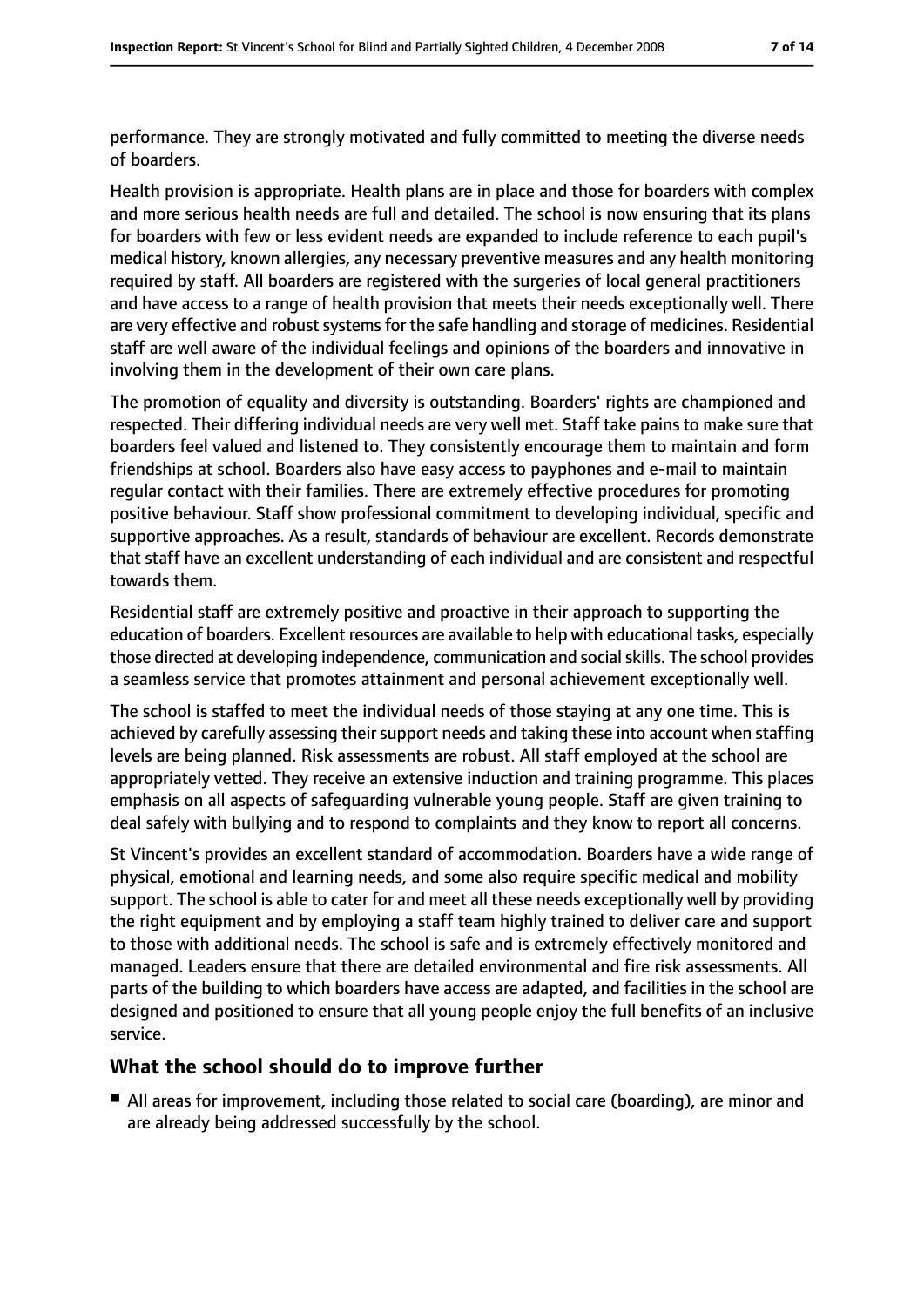# **Achievement and standards**

#### **Grade: 1**

School records show that achievement is outstanding. Across the age range pupils are keen learners who greatly enjoy their work. Pupils in Key Stage 1 build rapidly on the good start made in the Foundation Stage. Progress is exemplary throughout Key Stage 2 and Key Stage 3. Higher attaining pupils, whose starting points are broadly average, achieve exceptionally well. In particular, print and Braille users alike improve their literacy skills significantly, especially reading and comprehension. The gains made by those with the greatest learning difficulties and/or disabilities whose starting points are very low are carefully measured. These pupils also move forward at an exceptional rate. Those in Years 10 and 11 follow externally accredited courses that are very well matched to their capabilities. They make extremely good progress. In 2008 six pupils gained pass grades in GCSE examinations. All achieved at least one A\* to G grade and three gained between eight and ten A\* to C passes including English and mathematics. Others were successful in a range of entry level and BTEC Level 1 courses. The challenging initial targets for pupils' achievement set when the school gained specialist school status were fully met. Pupils and students in the sixth form acquire skills that will be of great help to them in later life and will support their economic well being.

# **Personal development and well-being**

### **Grade: 1**

Pupils enjoy their lessons very much and are very proud of their school. They are very considerate of others. Those with greater mobility and confidence take exemplary care of younger or more vulnerable pupils. At lunchtimes, for example, they can be seen gently leading these pupils from their classroom to the dining room or helping them with their food choice. Attitudes to work are extremely positive and behaviour is excellent. Pupils make it clear in all they do that they share the values of the school community. They know that Britain is a culturally diverse society and they have the utmost respect for the beliefs and customs of others. Attendance is good. Pupils feel safe at school. They trust their teachers and all of the adults who help and look after them. There are many opportunities for pupils to make their views known and they speak up for themselves well. School councillors take their role seriously and feel that their contribution has helped to improve the school. The commitment of older pupils, especially to overcoming the difficulties brought about by their visual impairment and to achieving independence, is exemplary.

## **Quality of provision**

### **Teaching and learning**

#### **Grade: 1**

Most teachers are additionally qualified to teach pupils with visual impairment. They know their subjects well. They understand the impact that pupils' visual impairments and additional difficulties and disabilities have on their ability to learn. They are very skilful at adapting their teaching methodsto meet individual needs. Many pupilslearn best through doing. Their teachers are aware of this and keep pupils active so that they enjoy their lessons, work hard and make excellent progress. Pupils in Key Stage 1 love to learn through music. As their teacher accompanies them on his guitar they sing and dance their number rhymes with infectious enthusiasm. The swift gains they make in numeracy show how effective this is. Classes are very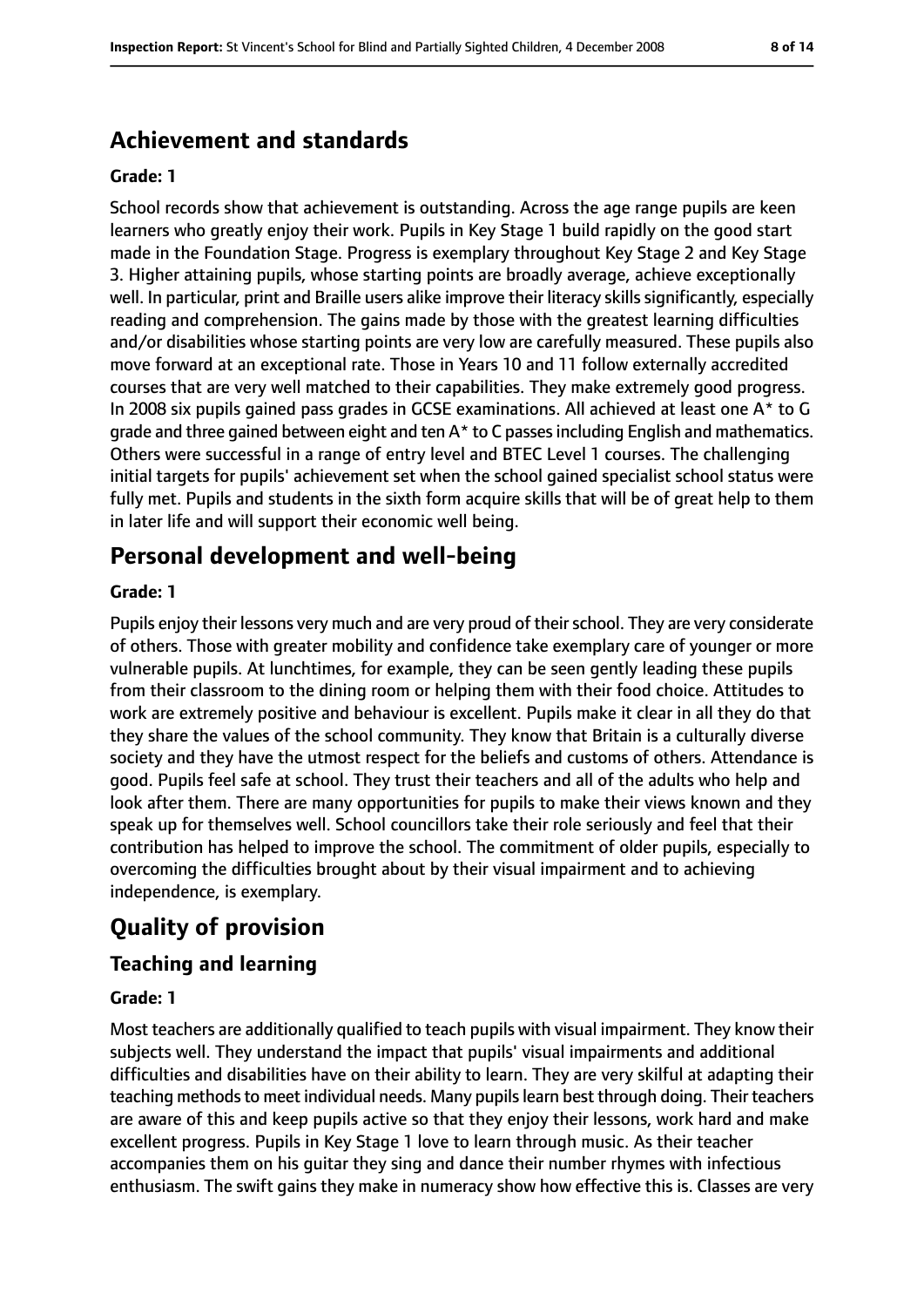well managed and individuals get the support they need. Teaching assistants play a vital role in this. Pupils are given clear guidance about how well they are achieving and what they must do in order to improve.

## **Curriculum and other activities**

#### **Grade: 1**

The curriculum matches the needs and aspirations of pupils extremely well. The range of subjects and learning experiences offered is very broad. Pupils are given excellent mobility training and, where appropriate, taught to read Braille and write using a Perkins Braille machine. A few pupils for whom this is necessary are taught to use a tactile symbolic communication system, Moon. Pupils have exceptional opportunities for personal development and chances to work alongside their peers in mainstream schools. Links with local schools are extensive and many pupils attend these for some of their courses. Post -16 learners attend local colleges. The curriculum is much enhanced by local links, such as those with the Liverpool Royal Philharmonic Orchestra, and Everton and Liverpool football clubs. The school is also successfully involved in Young Enterprise activities, helping to prepare pupils for their lives beyond school.

### **Care, guidance and support**

#### **Grade: 1**

The school gives the highest priority to ensuring the safety and well-being of its pupils. It has a robust policy for child protection that is closely overseen by the governors and reviewed annually. The child protection/safeguarding officer plays a key role in ensuring that looked after children and the most vulnerable receive the help and support that they need. Pupils are strongly involved in assessing their own progress and in setting challenging targets that help them achieve high standards. They are kept well informed about their personal development and academic progress through dialogue with their teachers and the adults who care for and support them. Through excellent mobility training, blind and partially sighted alike are taught to explore their environment confidently and to get about. The excellent liaison between school and residential staff strongly promotes the personal and academic development of boarders. The school's links with other agencies, including Connexions, ensure that older pupils are given excellent guidance to prepare them for work or further study. The school has a liaison officer who works with families and helps to ensure that parents are welcomed as partners in their children's education.

## **Leadership and management**

#### **Grade: 1**

Leadership is exceptional and focused on enabling each pupil to succeed as much as possible. Leaders have effectively managed to raise achievement during challenging circumstances brought about by a significant reduction in the number of pupils and consequent loss of revenue. They have clear plans for future improvement that are well founded on accurate knowledge of the school's strengths and areas for development. Leaders set challenging targets for the school's future development. The successful bid for specialist school status has had a positive impact on pupils' achievement and, through the development of partnerships, on community cohesion. Through careful monitoring the school knows the effectiveness of teaching and learning, the quality of its boarding provision and the progress made by pupils. Management is excellent and leads to the smooth running of a complex establishment. The great majority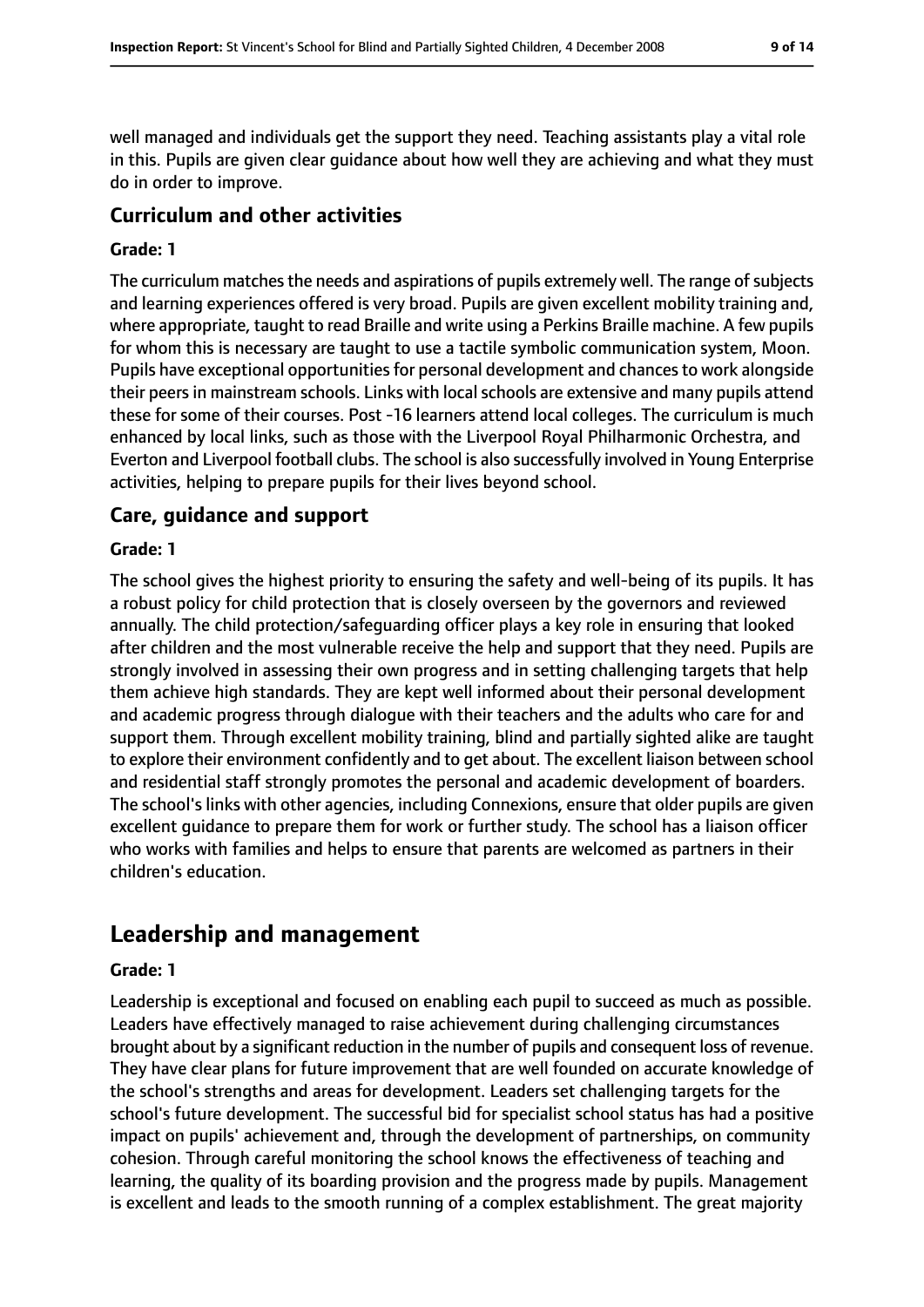of parents are supportive and hold the school in very high regard. Governance is good. Governors are supportive and visit the school regularly. However, they stand ready to hold the leadership to account if necessary.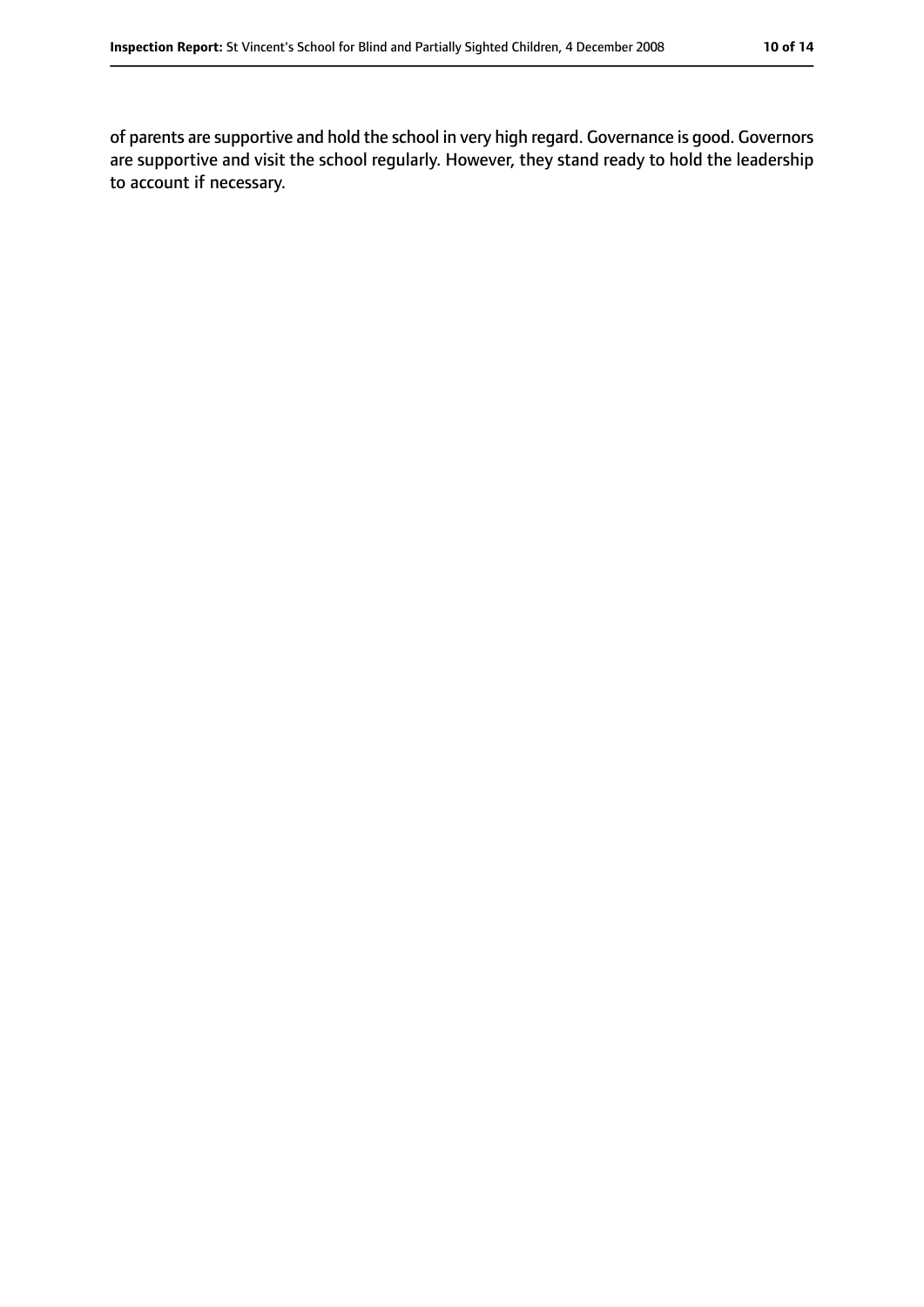**Any complaints about the inspection or the report should be made following the procedures set out in the guidance 'Complaints about school inspection', which is available from Ofsted's website: www.ofsted.gov.uk.**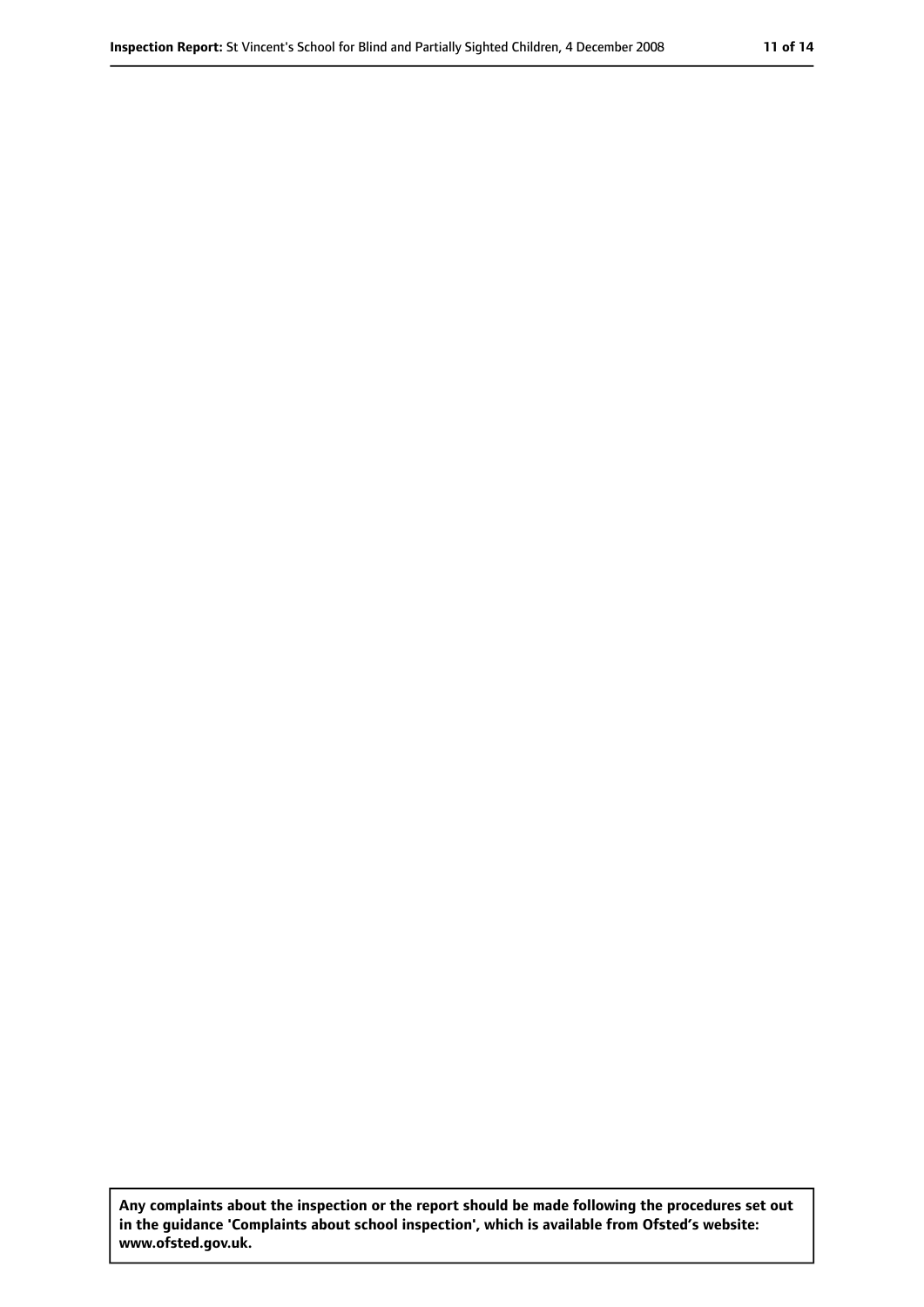# **Inspection judgements**

| Key to judgements: grade 1 is outstanding, grade 2 good, grade 3 | <b>School</b>  | $16-19$ |
|------------------------------------------------------------------|----------------|---------|
| satisfactory, and grade 4 inadequate                             | <b>Overall</b> |         |

## **Overall effectiveness**

| How effective, efficient and inclusive is the provision of<br>education, integrated care and any extended services in<br>meeting the needs of learners? |     |     |
|---------------------------------------------------------------------------------------------------------------------------------------------------------|-----|-----|
| Effective steps have been taken to promote improvement since<br>the last inspection                                                                     | Yes | Yes |
| How well does the school work in partnership with others to<br>promote learners' well being?                                                            |     |     |
| The effectiveness of boarding provision                                                                                                                 |     |     |
| The capacity to make any necessary improvements                                                                                                         |     |     |

## **Effectiveness of the Early Years Foundation Stage**

| How effective is the provision in meeting the needs of<br>children in the EYFS?              |  |
|----------------------------------------------------------------------------------------------|--|
| How well do children in the EYFS achieve?                                                    |  |
| How good are the overall personal development and well-being<br>of the children in the EYFS? |  |
| How effectively are children in the EYFS helped to learn and<br>develop?                     |  |
| How effectively is the welfare of children in the EYFS promoted?                             |  |
| How effectively is provision in the EYFS led and managed?                                    |  |

## **Achievement and standards**

| How well do learners achieve?                                                                               |  |
|-------------------------------------------------------------------------------------------------------------|--|
| The standards <sup>1</sup> reached by learners                                                              |  |
| How well learners make progress, taking account of any<br>significant variations between groups of learners |  |
| How well learners with learning difficulties and/or disabilities<br>make progress                           |  |

<sup>&</sup>lt;sup>1</sup>Grade 1 - Exceptionally and consistently high; Grade 2 - Generally above average with none significantly below average; Grade 3 - Broadly average to below average; Grade 4 - Exceptionally low.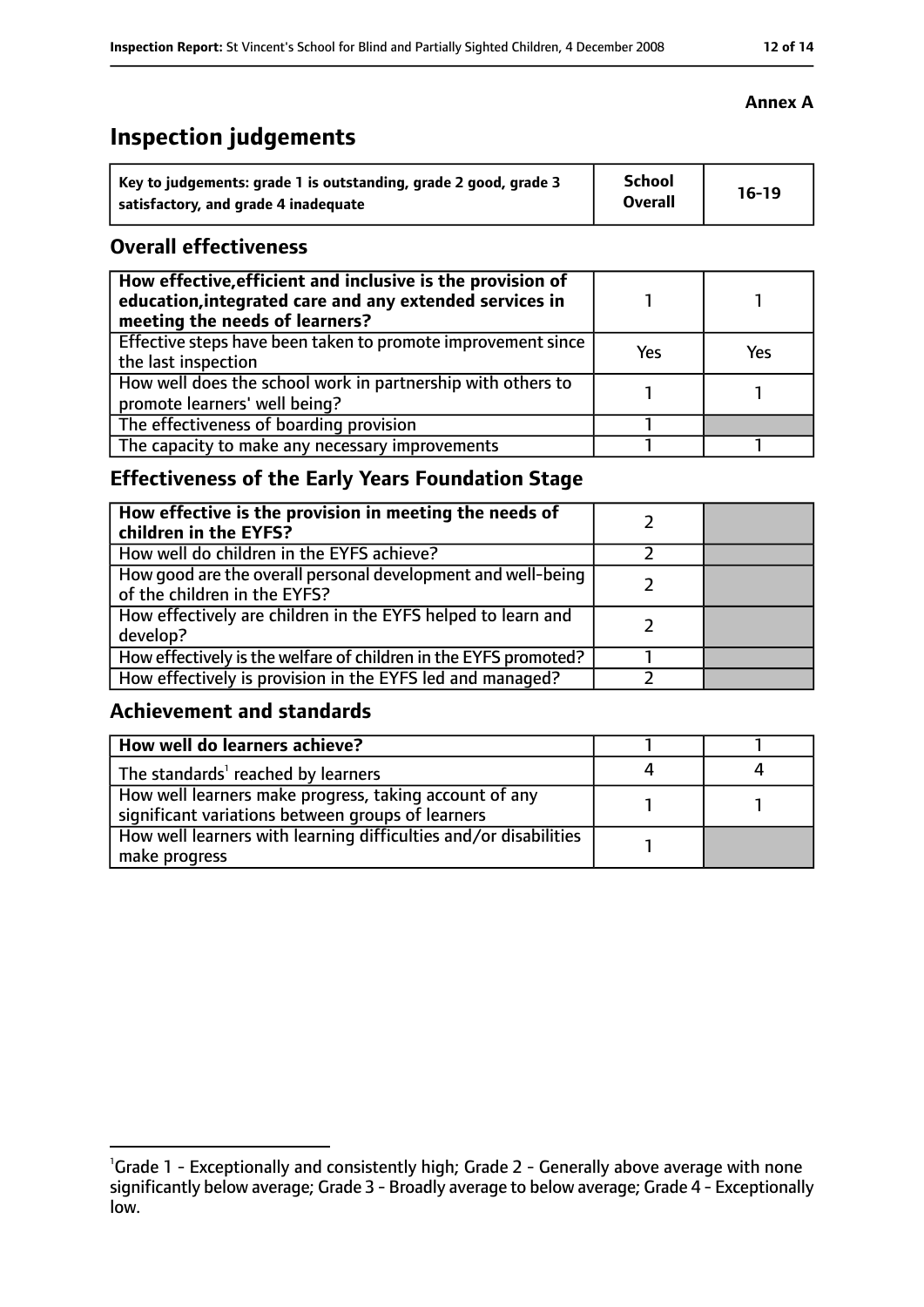## **Personal development and well-being**

| How good are the overall personal development and<br>well-being of the learners?                                 |  |
|------------------------------------------------------------------------------------------------------------------|--|
| The extent of learners' spiritual, moral, social and cultural<br>development                                     |  |
| The extent to which learners adopt healthy lifestyles                                                            |  |
| The extent to which learners adopt safe practices                                                                |  |
| The extent to which learners enjoy their education                                                               |  |
| The attendance of learners                                                                                       |  |
| The behaviour of learners                                                                                        |  |
| The extent to which learners make a positive contribution to<br>the community                                    |  |
| How well learners develop workplace and other skills that will<br>contribute to their future economic well-being |  |

# **The quality of provision**

| How effective are teaching and learning in meeting the<br>full range of learners' needs?              |  |
|-------------------------------------------------------------------------------------------------------|--|
| How well do the curriculum and other activities meet the range<br>of needs and interests of learners? |  |
| How well are learners cared for, quided and supported?                                                |  |

# **Leadership and management**

| How effective are leadership and management in raising<br>achievement and supporting all learners? |     |     |
|----------------------------------------------------------------------------------------------------|-----|-----|
| How effectively leaders and managers at all levels set clear                                       |     |     |
| direction leading to improvement and promote high quality of<br>care and education                 |     |     |
|                                                                                                    |     |     |
| How effectively leaders and managers use challenging targets                                       |     |     |
| to raise standards                                                                                 |     |     |
| The effectiveness of the school's self-evaluation                                                  |     |     |
| How well equality of opportunity is promoted and discrimination                                    |     |     |
| eliminated                                                                                         |     |     |
| How well does the school contribute to community cohesion?                                         |     |     |
| How effectively and efficiently resources, including staff, are                                    |     |     |
| deployed to achieve value for money                                                                |     |     |
| The extent to which governors and other supervisory boards                                         | 7   |     |
| discharge their responsibilities                                                                   |     |     |
| Do procedures for safeguarding learners meet current                                               | Yes | Yes |
| qovernment requirements?                                                                           |     |     |
| Does this school require special measures?                                                         | No  |     |
| Does this school require a notice to improve?                                                      | No  |     |